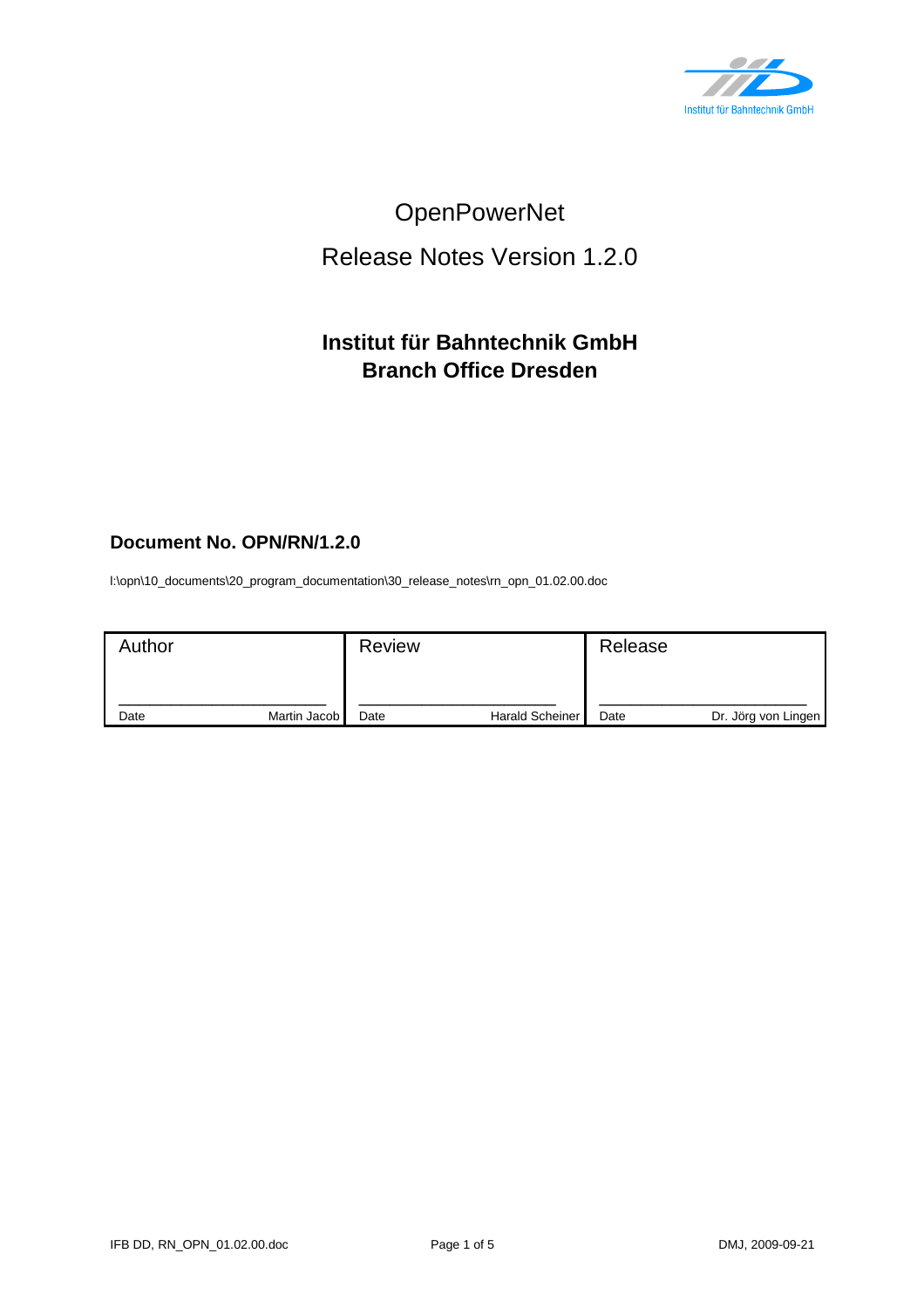## **1 Introduction**

#### **1.1 Overview**

The purpose of this document is to describe the changes and the status of OpenPowerNet version 1.2.0. The document contains:

- List of delivered files on CD,
- Description of the main functionality,
- Any restrictions known,
- List of corresponding documentation and
- Known issues.

#### **1.2 Configuration**

See document Installation Instruction version 1.2.0 for required third-party software versions.

#### **1.3 Acronyms and abbreviations**

The following abbreviations are used within this document.

| <b>Abbreviation</b> | <b>Description</b>         |
|---------------------|----------------------------|
| <b>CD</b>           | <b>Compact Disk</b>        |
| <b>DC</b>           | <b>Direct Current</b>      |
| <b>AC</b>           | <b>Alternating Current</b> |

#### **2 List of files on CD delivery**

```
OPN_InstallationInstruction_1.2.0.pdf 
OPN_ReleaseNotes_1.2.0.pdf 
OPN_UserManual_1.2.0.pdf 
OpenPowerNet\my.ini 
OpenPowerNet\OpenPowerNet-1.2.0.zip 
ThirdPartyPrograms\HASPUserSetup.exe 
ThirdPartyPrograms\jre-6u14-windows-i586.exe 
ThirdPartyPrograms\MCRInstaller_R2009a_win32.exe 
ThirdPartyPrograms\MCRInstaller_R2009a_win64.exe 
ThirdPartyPrograms\mysql-connector-odbc-3.51.27-win32.msi 
ThirdPartyPrograms\mysql-connector-odbc-5.1.5-win32.msi 
ThirdPartyPrograms\mysql-connector-odbc-5.1.5-winx64.msi 
ThirdPartyPrograms\mysql-essential-5.0.67-win32.msi
ThirdPartyPrograms\mysql-essential-5.0.67-winx64.msi 
ThirdPartyPrograms\mysql-gui-tools-5.0-r14-win32.msi 
ThirdPartyPrograms\odbcad32 (x86).lnk 
ThirdPartyPrograms\odbcad32.lnk 
ThirdPartyPrograms\vcredist_x64.exe 
ThirdPartyPrograms\vcredist_x86.exe
```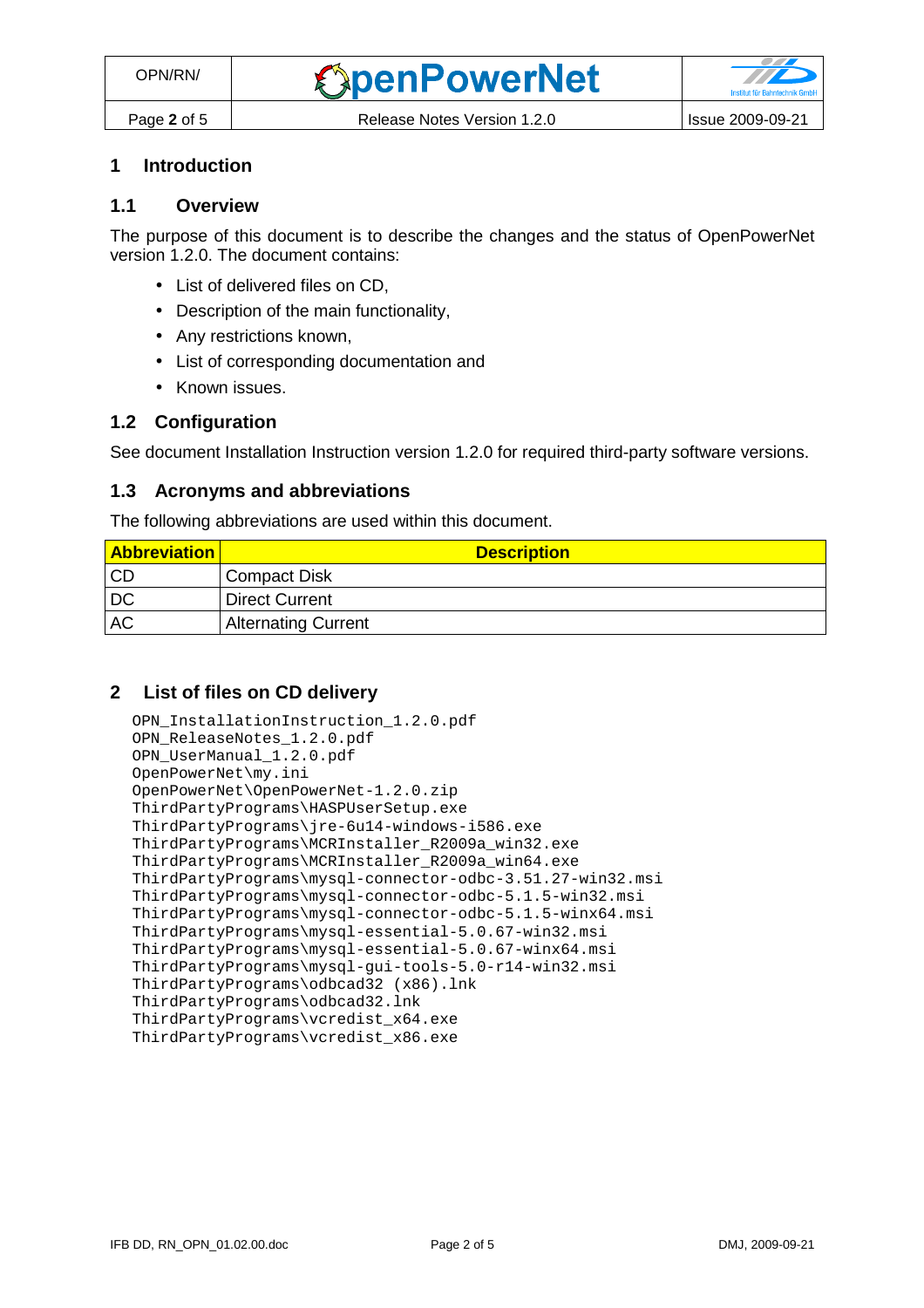

### **3 Main functionality**

OpenPowerNet version 1.2.0 has the following main functionality:

- Calculation of AC, 2AC and DC power supply system,
- Calculation of magnetic coupling of conductors is done internally,
- Calculation of tractive effort used by OpenTrack and analysis,
- Calculation of braking effort for analysis,
- Evaluation of tractive and braking current limitation,
- Calculation of electrical engines with single or multiple propulsion systems,
- Division of power consumption for multiple Train Operating Companies,
- Evaluation of energy storage for stabilisation of line voltage,
- Calculation of short circuit currents,
- Quick evaluation of network structure using constant current engine model,
- Visualisation of results using analysis of data with prepared Excel-Files and
- Visualisation of results using the automated analysis of the Analysis Tool.

The latest changes since version 1.1.0 are as follows:

- Analysis Tool is available with automated analysis of.
	- Voltages and leakage currents along the line.
	- Connector currents, power versus time and as time-rated load period curve
	- Voltage, current, power, energy of substation and power supply versus time and as time-rated load period curve.
	- Calculation of vehicle data like transport quantity, absolute energy consumption, specific energy consumption, recovered energy, available and used brake energy.
	- Concluded energies per network of total energy balance, total losses balance, braking energy balance and performance characteristic regarding regeneration.
	- Calculation of magnetic field as single pictures or as movie at a specific location over the time.
	- Magnetic field diagram is available with colours, ISO-curves, absolute values ore with right cause by the current direction.
- Extend GUI functionality
	- Schema directory is available from menu and toolbar.
	- Add database export functionality.
	- Add database import functionality.
	- Unify all dialogs of database tasks.
	- Using scheduled jobs for database tasks, jobs can run in the background and wait until a previous task is finished.
- Bugfix:
	- Bug 252: Now record currents and voltages for all time steps to database, also if no course is in a network. This is needed for analysis.
	- Bug 263: Now energy storage loading starts with the OpenPowerNet simulation start time specified in the Project-File.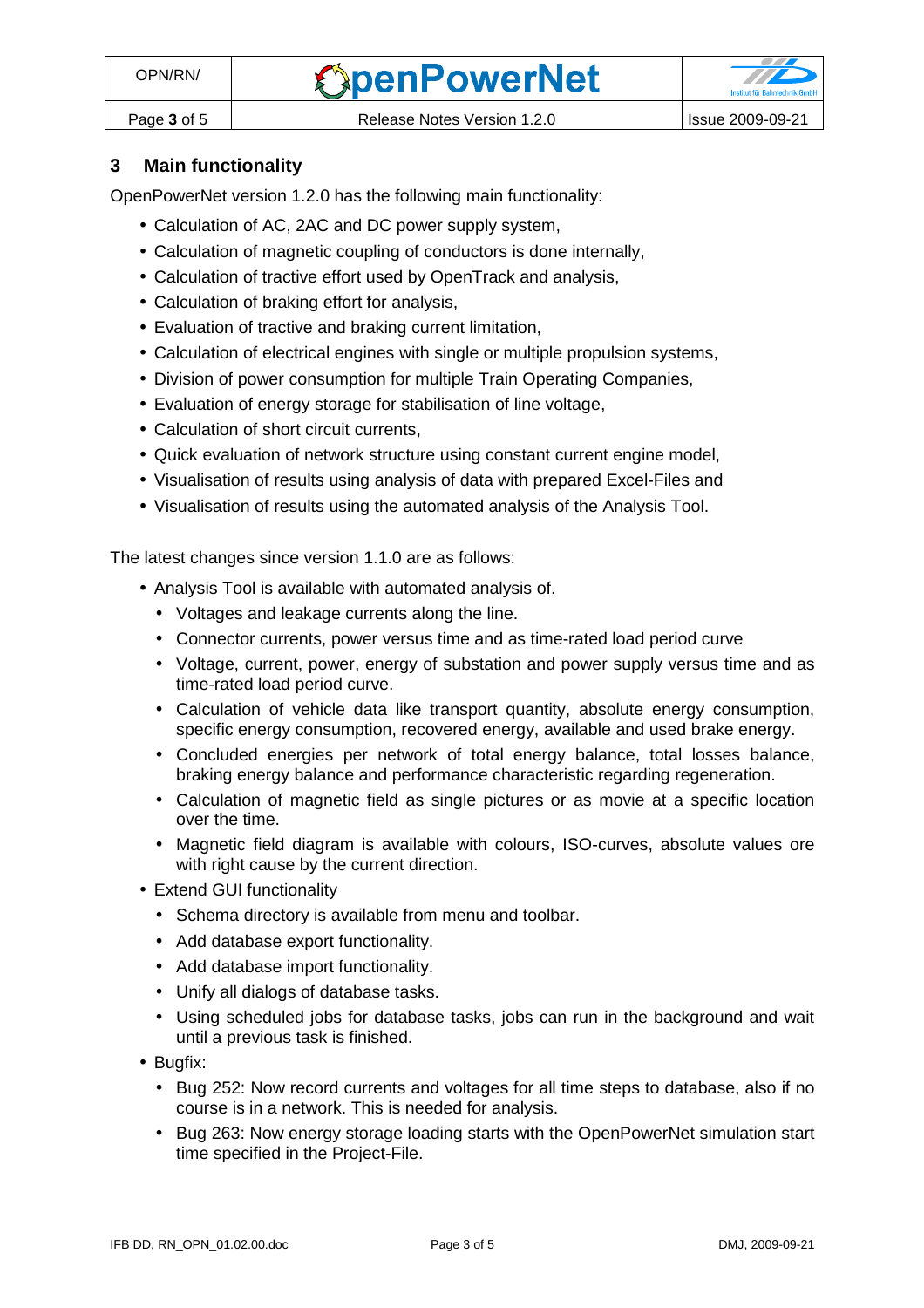| OPN/RN/     | <b><i><u>SpenPowerNet</u></i></b> | $\mathcal{L}$<br><b>Institut für Bahntechnik GmbF</b> |
|-------------|-----------------------------------|-------------------------------------------------------|
| Page 4 of 5 | Release Notes Version 1.2.0       | <b>Issue 2009-09-21</b>                               |

- Rename conductor types ReinforcementFeeder to Feeder and ReinforcementReturnFeeder to ReturnFeeder.
- Attribute "frequence\_Hz" in element "Network" of Project-File is now correct spelled as frequency\_Hz.
- Add check whether there are two switches between two nodes. Or two isolators between two nodes. Or isolator and switch between two nodes. This is not allowed and will abort Project-File loading.
- The auxiliary power provided from engine is now recorded to database. The auxiliary power includes the power for engine auxiliary and the share of the trailer auxiliary in case there are multiple engines in one train.
- Configuration of "dbUser" and "dbPasswd" in Project-File is not required anymore if the connection is already set up in ODBC panel.
- Correct typo and rename attribute "OdbcDns" to "OdbcDsn" in Project-File root element.
- Write used TypDef-File to database table sim.